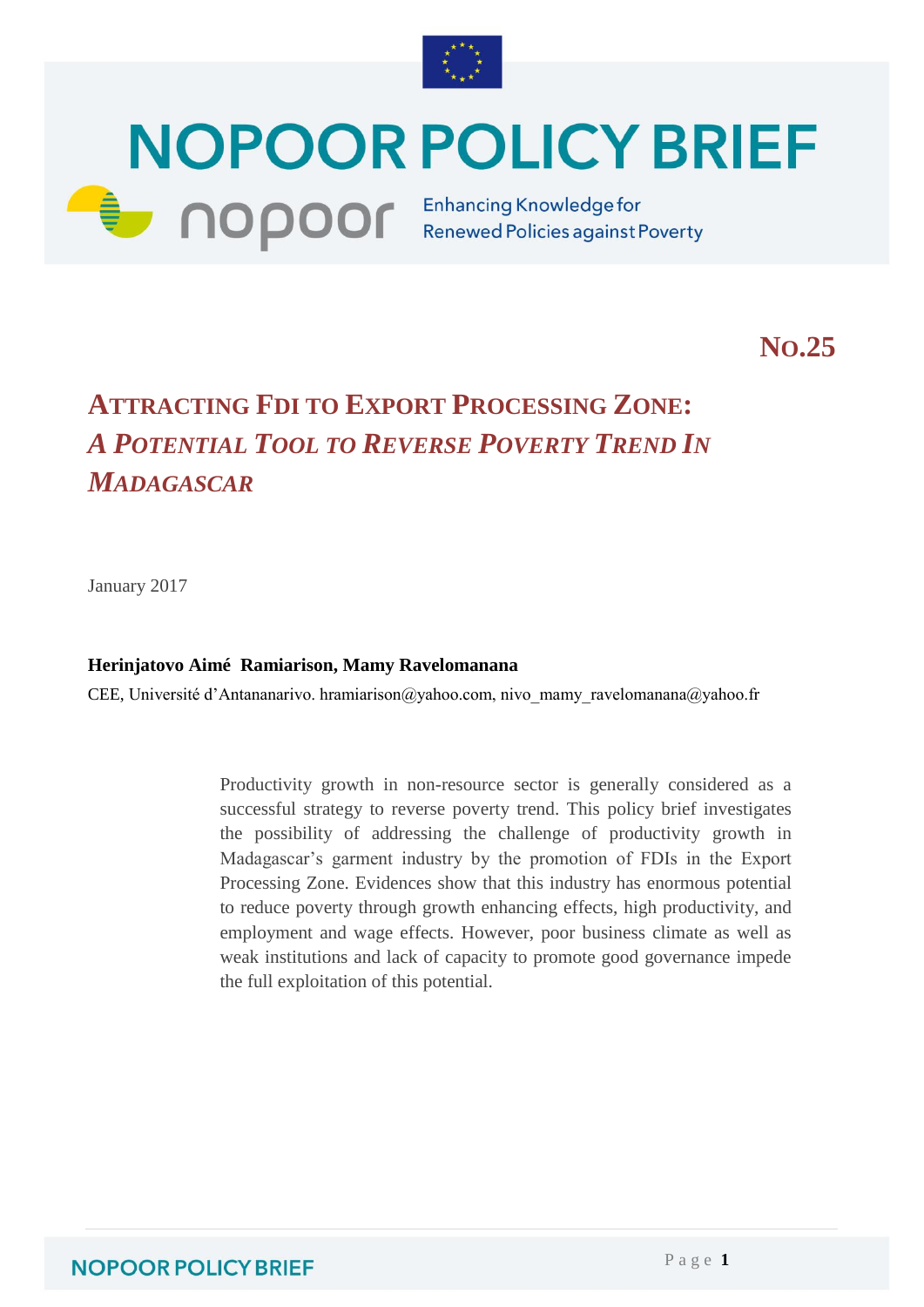#### **INTRODUCTION**

With 92% of poverty rate, Madagascar is one of the poorest countries in the world, a fragile state, and is more likely to remain LDC until 2025. Historically, investment in resource sector has been the main driver of economic growth. Unfortunately, it failed to result into significant poverty reduction while per capita income has been on declining trend since the early 1970s. In order to reverse this trend, productivity growth in nonresource sector is a key policy challenge. However, poor business climate (country's rank in *doingbusiness.org* is 167<sup>th</sup> out of 190) has made such a challenge more likely unsuccessful. Indeed, 75% of workforce whose education level is less than primary's limits the country's capital absorptive capacity while making it more difficult the undertaking of productivity-driven activity and decent employment creation.

The main objective of present research project is to investigate the possibility of addressing this challenge of productivity growth in EPZ's garment industry amid the significant obstacles mentioned above. Specifically, the research argues that:

- $\triangleright$  On the one hand, thanks to EPZ incentives. FDI flows in garment industry (which account for the bulk of investment in EPZ) have real potential to reduce poverty in Madagascar through various channels;
- $\triangleright$  And one the other hand, several obstacles had to be addressed in order to maximize and to spread the positive impacts across the country.

#### **EVIDENCE AND ANALYSIS**

Massive FDI inflows in EPZ have produced substantial growth enhancing effects and have been an important source of foreign exchange for the country. Thus, EPZ was the fastest growing sector of the economy with more than 20% annual growth rate in the 2000s (Table 1).

| <b>Indicators</b>                              | 1991-95  | 1996-00 | 2001-05 | 2006-08 | 2009-11    |
|------------------------------------------------|----------|---------|---------|---------|------------|
| Economic growth (annual average rate)          | 1.22%    | 3.84%   | 3.58%   | 6.06%   | $-2.40%$   |
| Value Added Growth of secondary sector (annual | $0.50\%$ | 4.60%   | 2.20%   | 6.70%   | $-2.60%$   |
| Export growth (annual average rate)            | 9.84%    | 13.91%  | 4.74%   | 24.93%  | -6.40%     |
| Value Added Growth of EPZ sector<br>annual     | 105.34%  | 17.45%  | 23.76%  | 18.73%  | $-13.50\%$ |
| EPZ's Export growth (annual average rate)      | 39.32%   | 31.14%  | 29.55%  | 40.47%  | $-15.94\%$ |

#### **Table 1 : Economic indicators**

It accounted for 1/3 of Madagascar's secondary sector GDP and has been the main source of export earnings for the country in 2008 (figure 1). It is worth noting that garment industry is the EPZ's most important branch accounting for a two third of total number of firms.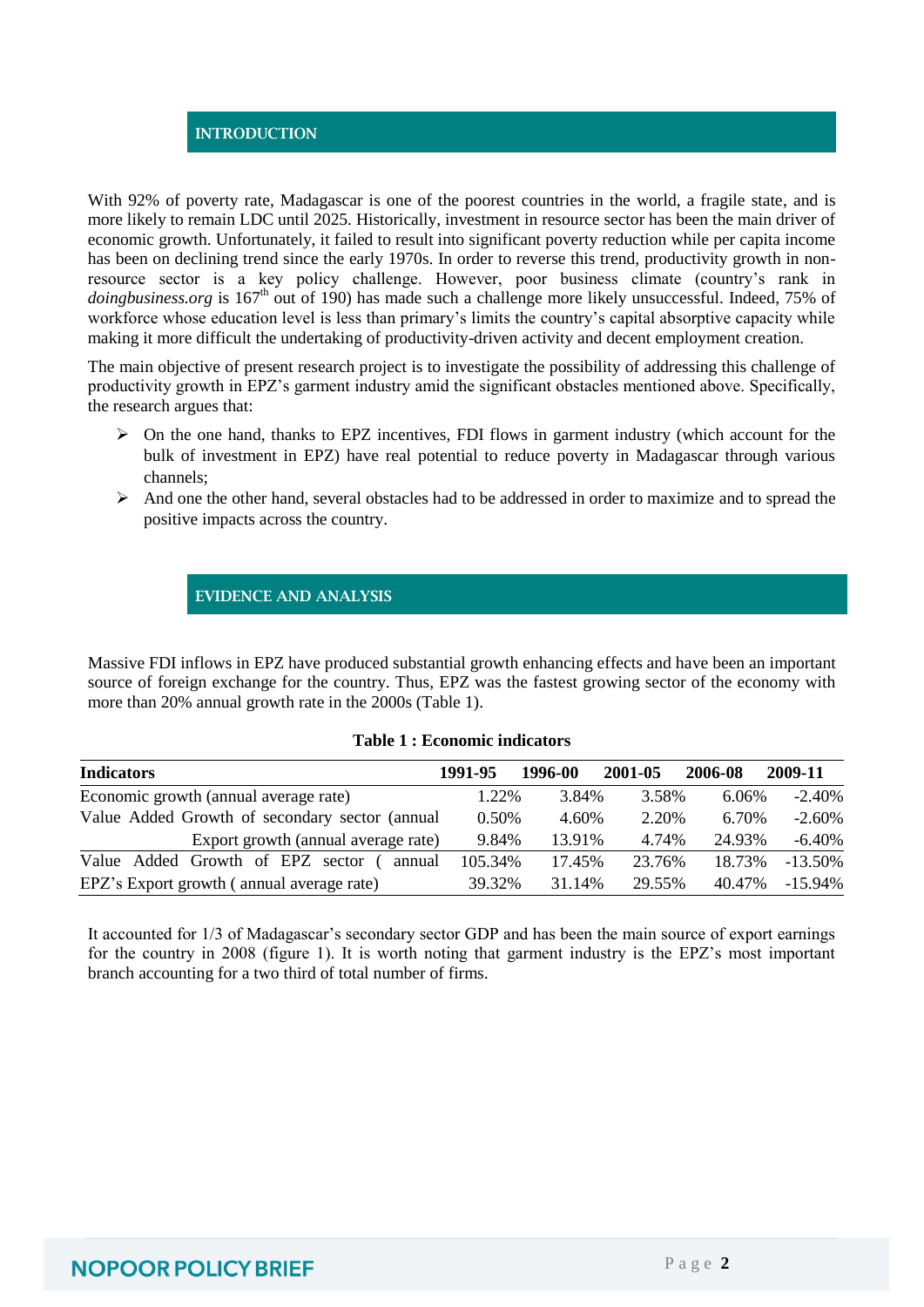

#### **Figure 1: EPZ's performance**





In addition, firms in EPZ have the highest level of productivity which was 1.7 times that of the non-EPZ firms in 2005. This high productivity has been the main source of competitiveness gain and structural change. Indeed, firms in garment industry were able to increase their exports even after the phasing-out of Multi-Fiber Agreement in January 2005(Figure 2) whereas structural change process was very promising when manufacturing, and especially garment industry, accounted respectively for 74% and 54.3% of total exports in 2008. Unfortunately, 2009's political crisis put an end to this momentum.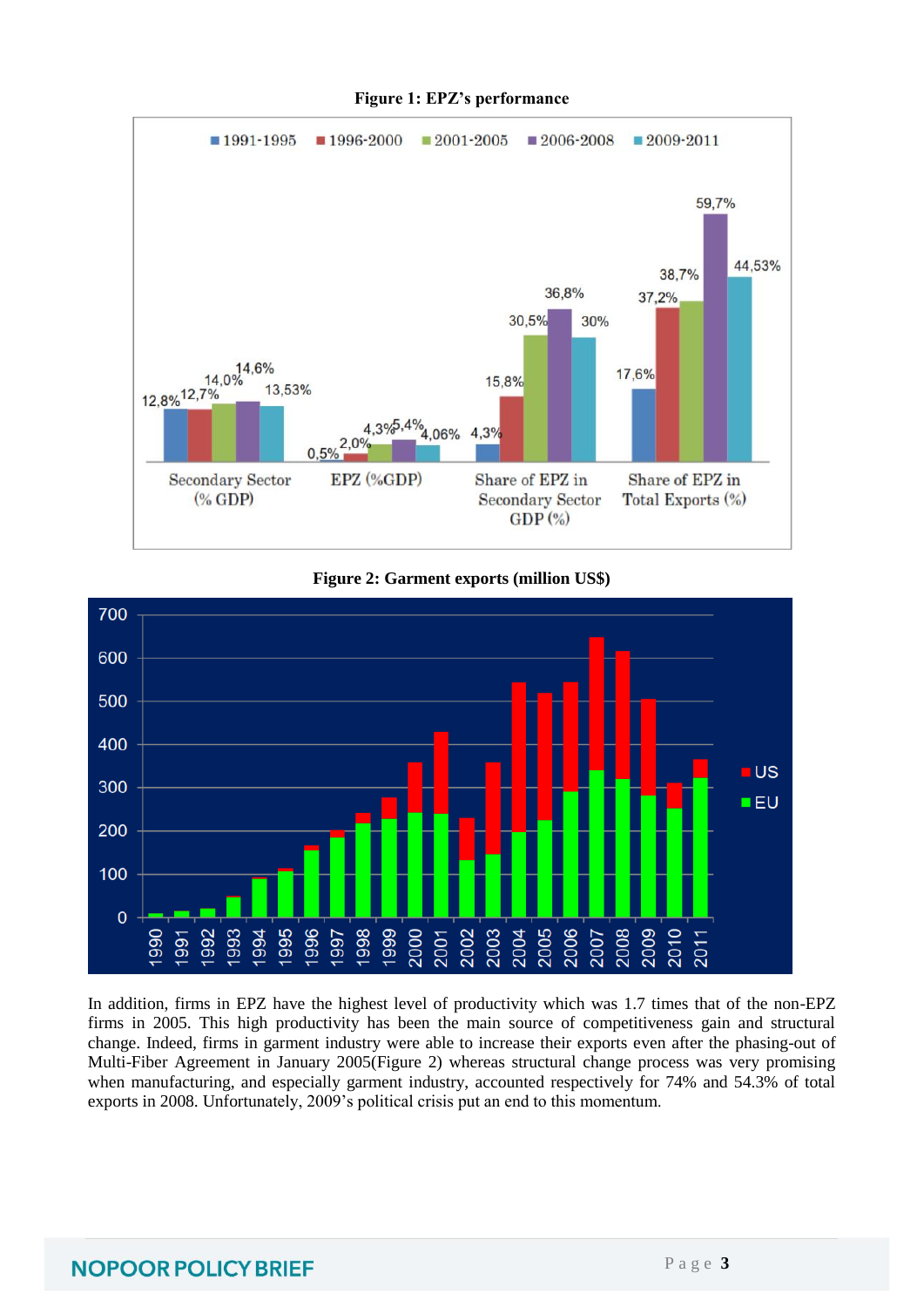

#### **Figure 3: Output, Profit and factor use**

effective. Indeed, 23.5% of garment firms in EPZ are locally-owned and production system between local firms and foreign ones is very homogeneous, namely in terms of capital intensity, labour productivity and profit rate (Figure 3). Yet, these effects are less important since the number as well as the size of the local firms are very small. If local firms could benefit more incentives, the linkage effects would have surely grown and reduced greatly poverty.

For all the above mentioned reasons, EPZ is undoubtedly crucial to poverty reduction in the country.

Beside its growth enhancing effects, FDI in garment industry generates substantial employment and earning opportunities for less educated and inexperienced poor. Before the political crisis the industry employed 107 530 workers, or more than 20% of total jobs in formal sector. Low skilled workers (operator and helper) accounted for more than 80% of total employment and earned relatively high wages (US\$ 63.4 per month in 2012), and growing at 11.4% per year for 2008-2012. More importantly, entry barrier is not a serious issue as about a three quarter of firms accepted workers without experience and with primary level education or less. Thus, relatively well paid garment job in the EPZ is accessible by poor, female and less educated workers who are more likely to benefit more from growth effects. In other words, growth in EPZ is more inclusive and relatively pro-poor.

However, analysis of worker's households shows that EPZ still has limited impact on the wellbeing of employees and their household, which is composed of 4.4 members on average. This is for two main reasons.

First, wages are not high enough to meet the households' basic needs, forcing 33.8% of them to look for another source of income, and poverty rates remain very high at 98.3% (international poverty line of less than US\$2 a day) in 2012. High proportion of expenses on foodstuff (56.1% of the total) indicates also the seriousness of poverty in these households. In addition their resilience capacity is very low as poverty rate had increased from 95.3% before the political crisis to 98.3% 4 years later. The proportion of extremely poor also doubled during this period.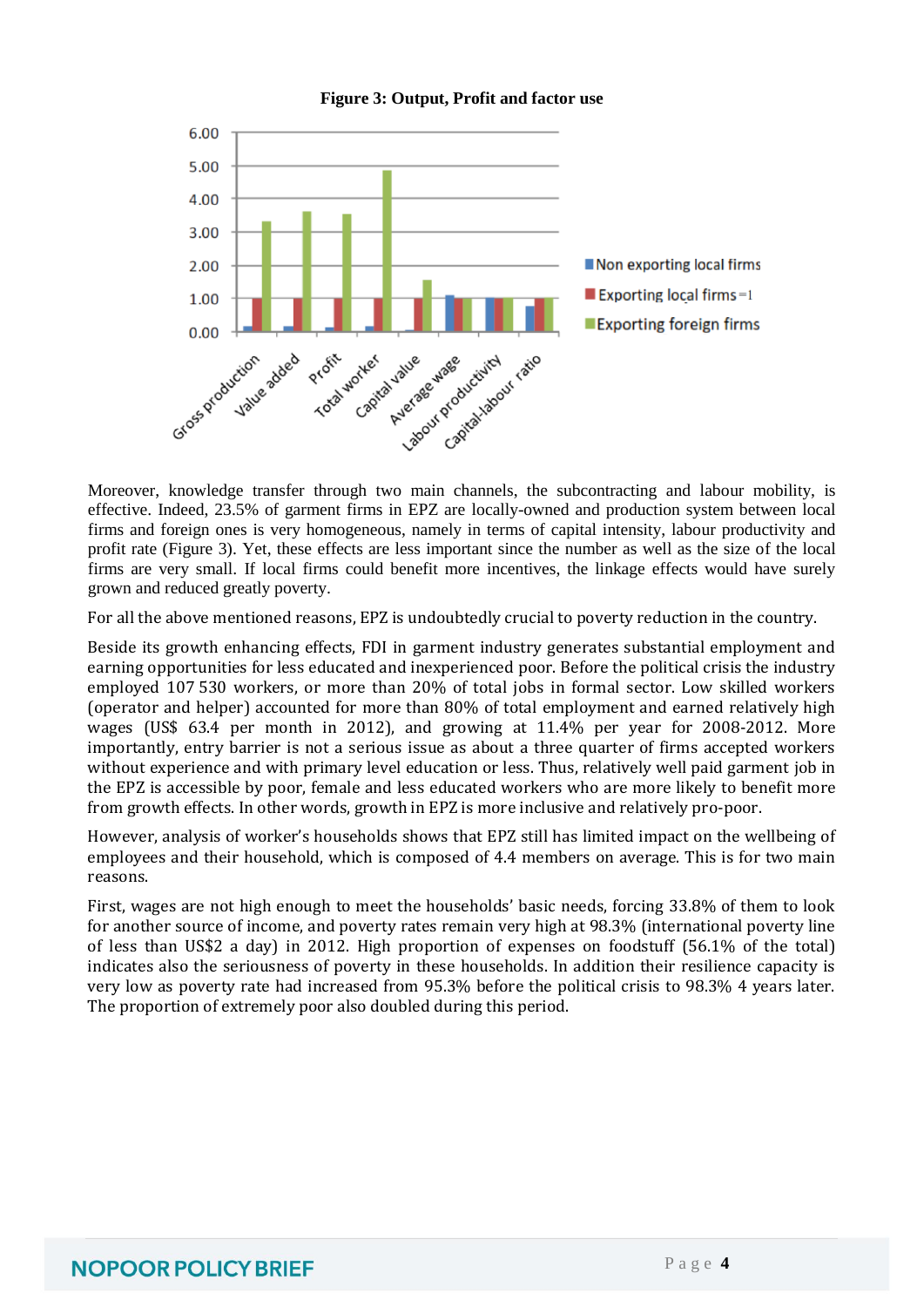| Year                                        | 2009       | 2010       | 2011       | 2012       |
|---------------------------------------------|------------|------------|------------|------------|
| <b>Employees doing overtime works</b>       |            |            |            |            |
| Average monthly wage (MGA)                  | 103,400.00 | 122,800.00 | 136,100.00 | 147,100.00 |
| Average total working hours/month           | 235.53     | 235.53     | 233.73     | 233.33     |
| Nominal Wage (MGA/h)                        | 439.01     | 521.38     | 582.30     | 630.44     |
| Real wage (MGA/h)                           | 404.62     | 480.09     | 540.16     | 598.14     |
| doing<br><b>Employees</b><br>time<br>normal |            |            |            |            |
| works                                       |            |            |            |            |
| Average monthly wage (MGA)                  | 96,600.00  | 107,200.00 | 125,600.00 | 135,400.00 |
| Total working hours/month                   | 177.33     | 177.33     | 177.33     | 177.33     |
| Nominal Wage (MGA/h)                        | 544.75     | 604.52     | 708.28     | 763.55     |
| Real wage (MGA/h)                           | 502.07     | 556.65     | 657.04     | 724.43     |
| <b>GAP</b>                                  |            |            |            |            |
| Monthly wage (MGA)                          | 6,800.00   | 15,600.00  | 10,500.00  | 11,700.00  |
| Total working hours/month                   | 58.20      | 58.20      | 56.40      | 56.00      |
| Nominal Wage (MGA/h)                        | $-105.74$  | $-83.15$   | $-125.99$  | $-133.11$  |

#### **Table 2: Wage in EPZ's garment industry**

*Note: MGA is the Madagascar's currency, Ariary*

Second, low entry barrier and relatively high wage do not ensure neither security at work nor decent life to workers. Indeed, an important proportion of workers (more than 1/3 throughout 2008-2012) do not feel entirely secure since their contracts are either a time-limited (usually one year) one or on temporary basis (usually few days), whereas among those who benefit from a permanent contract only 2/3 understand the contents of the contract. More than 80% of workers did overtime works, which averaged 14.1 hours per week, making hourly wage paid in garment industry the lowest in the formal sector. Wage comparison, between employees doing overtime works and those who did not, shows clearly that those who do overtime earned less (Table 2), and even less than the legal minimum wage (MGA 700.63 per hour). In addition, a large majority of workers can only enjoy 15 days of holidays per year whereas 17.3% and 15.4% respectively, did not enjoy their rights to annual paid holidays and paid holidays due to sickness, in 2012.

Employment is thus precarious and less secure, thereby affecting negatively workers' wellbeing. As a consequence, workers have to quit their job earlier as it is shown by the short average length of stay in a firm (3.2 years for "operator"), the low average age of workers (31.6 years), the very low proportion of workers who are over 45 years old (4.5% of the total), and the low proportion of workers having over 6 years' experience (less than 25%). Consequently, very few workers will be able to attain the age of retirement (60 years) at EPZ firms, suggesting that most of EPZ's workers are deprived of their right to retirement pension or allowances.

From the evidences and analysis, there are three major findings:

- 1. Madagascar possesses both comparative and competitive advantages in garment industry. It implies that the country has a great opportunity to undertake export-led growth strategy through specialization in garment manufacturing. Such growth will result into high export earnings and will open the way toward structural change. More importantly, this industry has enormous potential to reduce poverty and to improve the population wellbeing through various channels mainly: growth enhancing effects, high productivity, employment and wage effects.
- 2. However, growth enhancing effects are not yet fully exploited because poor business climate impeded local businessmen to take full advantage of FDI's spillover effects. Lack of effective industrial policy is also another reason.
- 3. Garment industry has high potential in job creation for inexperienced and less educated poor. But, employment is precarious and less secure while wage effects are not significant, thereby indicating poor working conditions. Consequently a large proportion of households remains in poverty.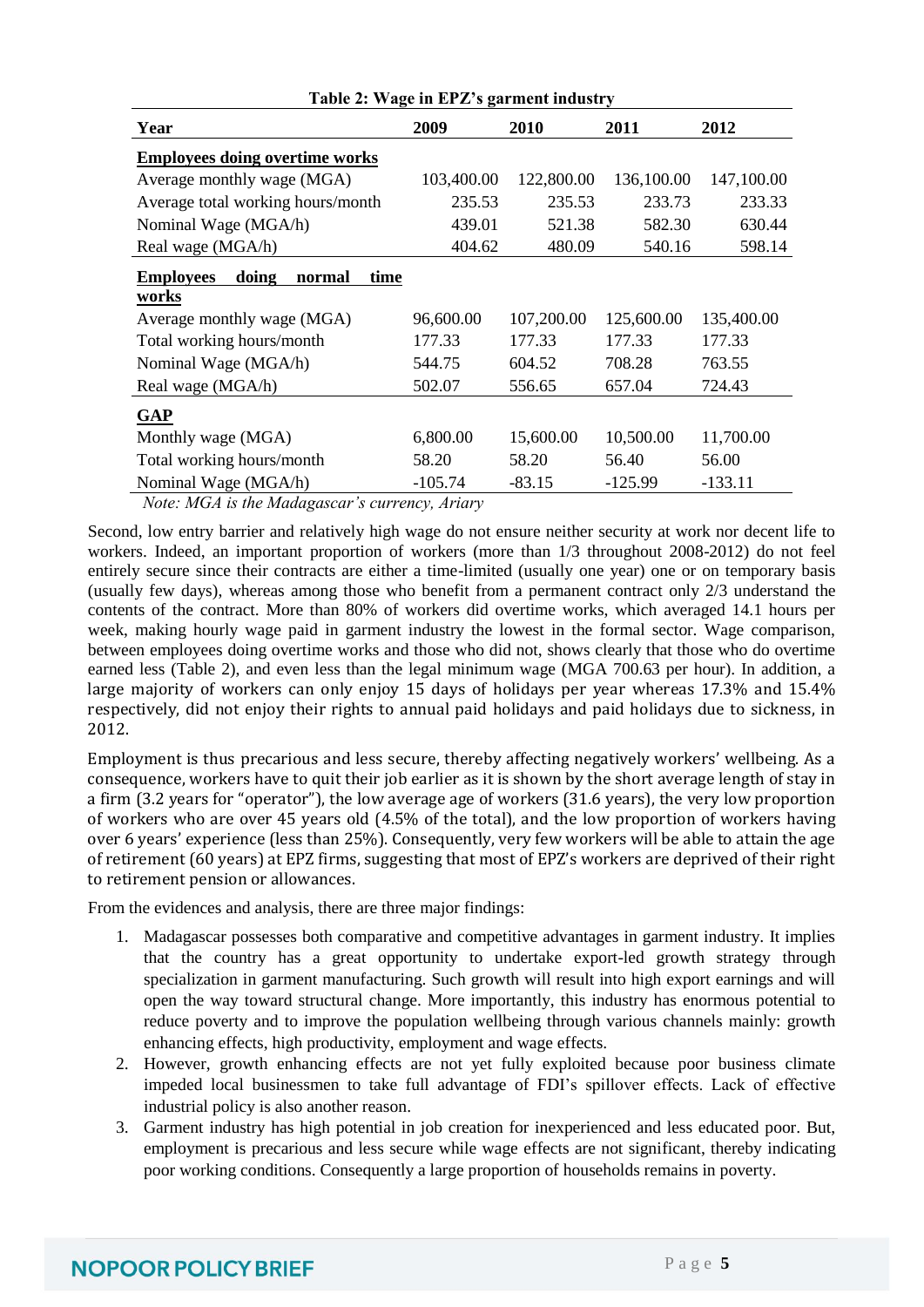#### **POLICY IMPLICATIONS AND RECOMMENDATIONS**

Therefore, there are three major policy implications of these findings:

- 1. Given the declining competitiveness of Chinese labour-intensive manufacturing, thereby pushing firms to relocate millions of job in low-cost countries, there is an immediate need of proactive government strategy to promote garment industry. Policy actions should go beyond promulgating EPZ law and promoting free market mechanism as it is the case today. Policy makers have to put in place an adequate incentive system (Macro and Micro level) that has to effectively address business climate and market failures in order to encourage foreign as well as domestic investment in this industry.
- 2. The lack of domestic resources will probably limit the ability of the government to successfully implement these policies whereas current donors' aid strategy, which has been increasingly motivated by basic human needs, gives less growth opportunity to industrial sector. Therefore, there is a need to rethink aid strategy to favour economic infrastructure and production sectors. This will probably increase aid effectiveness in addressing poverty.
- 3. As a fragile state, Madagascar's institutions are weak and impaired by the lack of capacity to provide the rule of law and to promote good governance. This has limited the garment industry's potential to successfully reduce poverty. Therefore, there is also an immediate need for the government to create and build capacity in law enforcement, in fighting corruption and in setting up an effective judicial system. In this sense donor's support is crucial to make domestic efforts in capacity building more rewarding. More particularly, primary focus would be on labour law enforcement and on improving labour conditions for the effectiveness of garment industry promotion policies.

**RESEARCH PARAMETERS**

In order to assess the real potential of FDI in garment industry to reduce poverty, the present project combined firm and employee-level data analysis. If the first level data analysis allows to assess the garment industry's (in EPZ) real potential in reducing poverty, the second enables us to identify those factors that limit this FDI's potential. Thus, both analysis permit to establish the link between the FDI in EPZ and poverty reduction in Madagascar and will constitute a valuable tool for policy makers. Data come from EPZ's firm surveys (2009, 2010, 2011 and 2012) by the UA-CEE, and the 2013 EPZ's employee survey by the INSTAT and UA-CEE.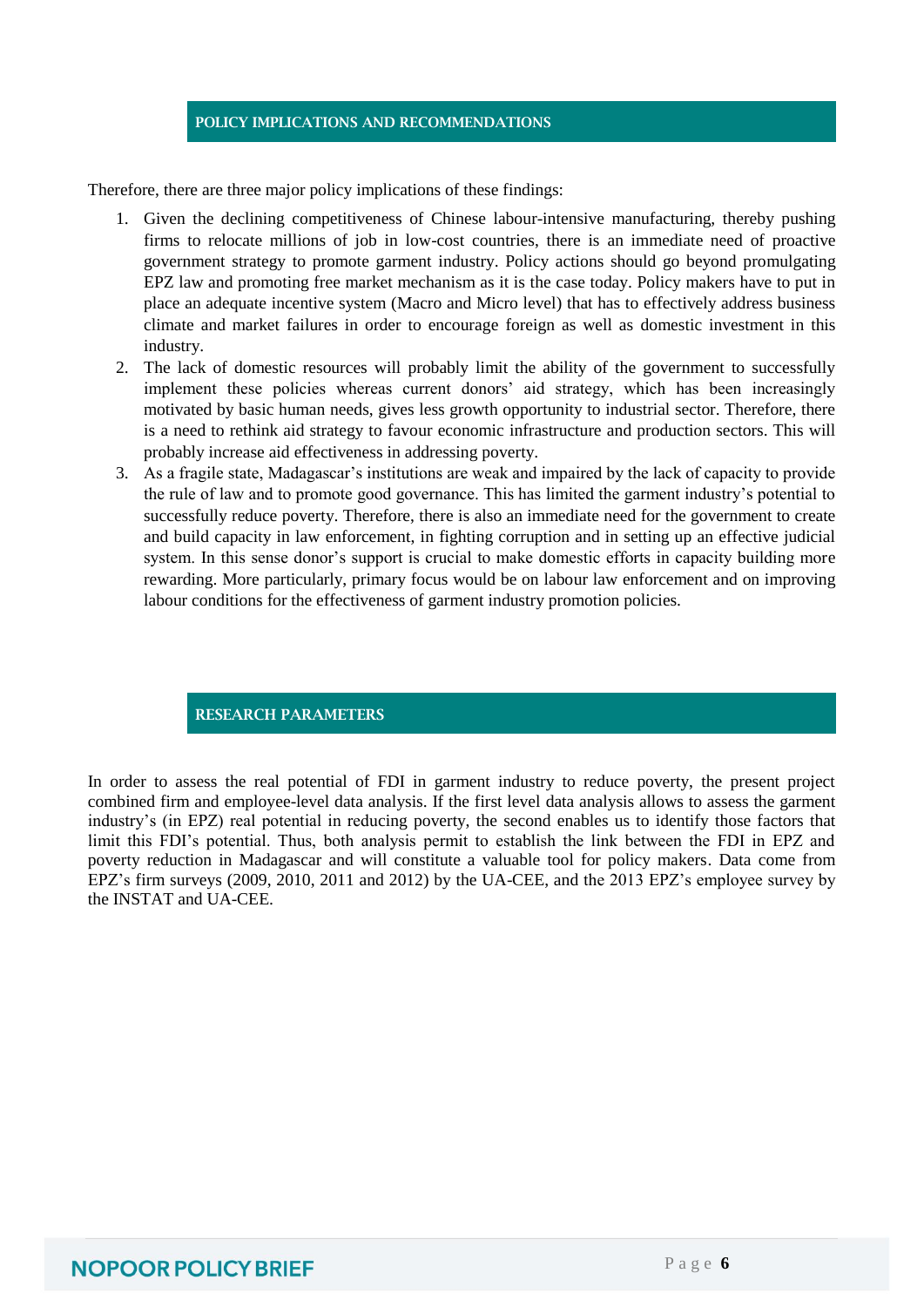#### **FURTHER READINGS**

- Alessandro N. (2006) "Export Led Growth, Pro poor or Not? Evidence from Madagascar's Textile and Apparel Industry", *World Bank Policy Research working paper 3841*, Washington DC.
- Banque Centrale de Madagascar (2008) *Investissements Directs Etrangers et de Portefeuille à Madagascar 2007-2008*, Antananarivo, Madagascar.
- Cling, J.P., Razafindrakoto, M. and Roubaud, F. (2004) "Export Processing Zone in Madagascar: An Endangered Success Story", *Document de travail DT/2004/02, DIAL*. Paris.
- INSTAT (2012) *Le marché du travail à Madagascar en 2012 à travers l'Enquête Nationale sur l'Emploi et le Secteur Informel*, Antananarivo, Madagascar.
- Ministère de l'Economie et de l'Industrie (2009a) *Situation Economique et Financière au cours des Trois premiers mois de 2009*, Antananarivo, Madagascar.
- Ministère de l'Economie et de l'Industrie (2009b) *Conjoncture Economique au cours du premier semestre 2009*, Antananarivo, Madagascar.
- Observatoire pour le Développement national des Ressources humaines du niveau de l'Enseignement Supérieur (2011) *Rapport sur les résultats majeurs des enquêtes sur les entreprises franches de confection à Madagascar*, CEE-UA, Antananarivo, Madagascar.
- Organisation Internationale du Travail (2007) *La Situation du Secteur des Entreprises Franches à Madagascar : Etat des Lieux du Secteur des Entreprises Franches*, Représentation de l'OIT, Antananarivo, Madagascar.
- Ralaivelo, M., Rabe, S.E. (2009) *Etude sur les Entreprises Franches textiles à Madagascar*,
- UNCTAD (2016) *The Least Developed Countries Report 2016: The path to graduation and beyond, making the most of the process*, United Nations, Geneva
- World Bank (2014) *Face of Poverty in Madagascar: Poverty, Gender and Inequality Assessment*, Washington DC.
- World Bank (2017) *Doing Business 2017: Equal opportunity for, Economy Profile 2017 Madagascar*, Washington DC.